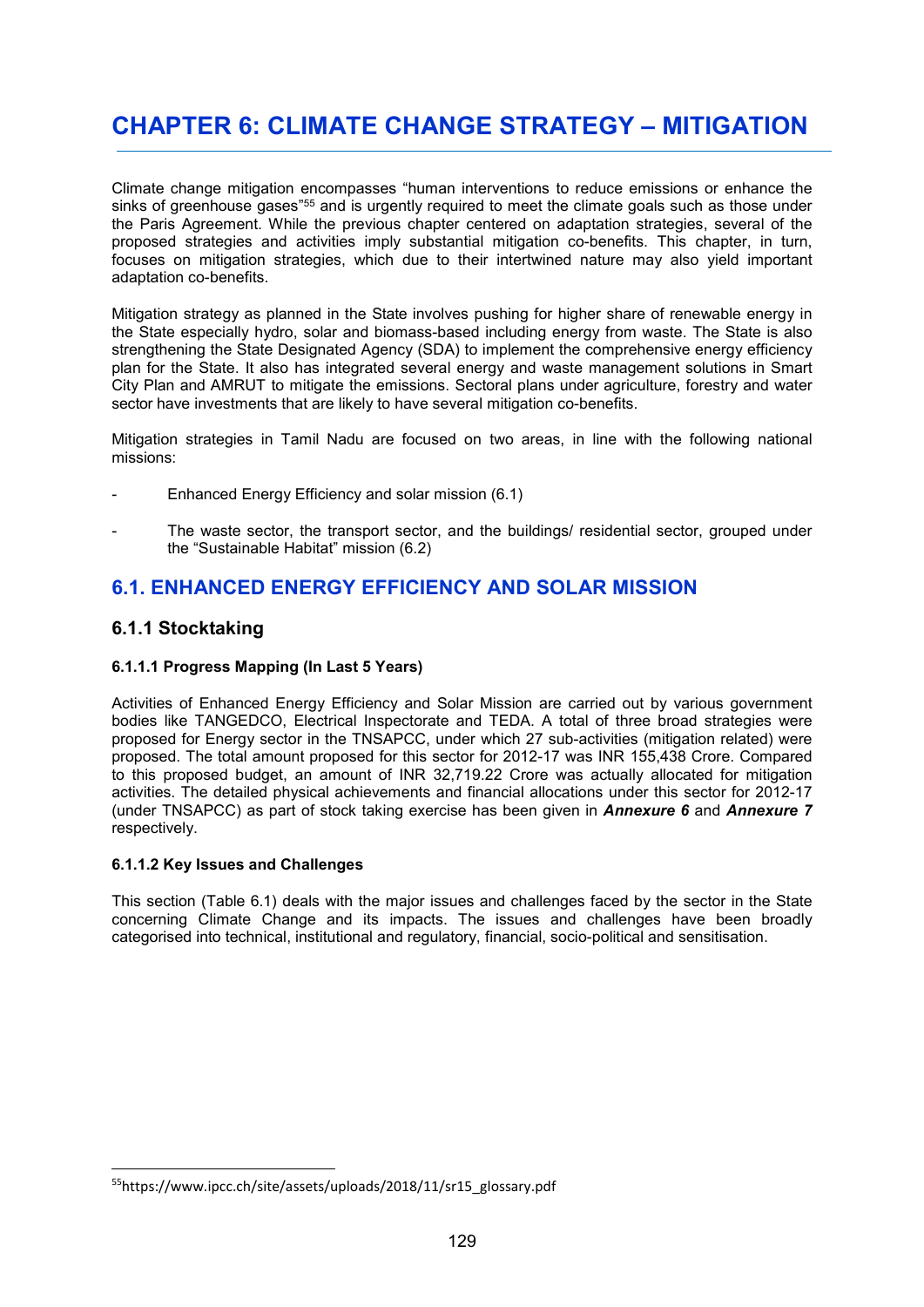#### **Table 6.1 Key Issues and Challenges of Energy Sector**

| <b>Area</b>                                        | <b>Issue/Challenge</b>                                                                                                                                                                                                                                                                                                                                                                                                                                                                                                                                                                                                                                                                                                                                                                                        |
|----------------------------------------------------|---------------------------------------------------------------------------------------------------------------------------------------------------------------------------------------------------------------------------------------------------------------------------------------------------------------------------------------------------------------------------------------------------------------------------------------------------------------------------------------------------------------------------------------------------------------------------------------------------------------------------------------------------------------------------------------------------------------------------------------------------------------------------------------------------------------|
| Technical (including industry.<br>infrastructural) | There is lack of technical knowledge and information on the benefits of modern<br>energy management systems and sector specific new technologies launched<br>globally. Cost associated with adoption of first of its kind technologies in the<br>industrial sector is relatively more and the challenge to prove the operational<br>suitability of a technology with the prevailing operating conditions in the<br>The industries fail to capture the value of cost-effective energy savings that can<br>be achieved by these systems.<br>There can be unrecognized energy benefits and environmental and societal<br>benefits associated with improving energy efficiency. If these benefits are<br>omitted from consideration, there can be under procurement of industrial<br>energy efficiency resources. |
| <b>Institutional</b><br>and<br><b>Regulatory</b>   | There is a shortage of adequately trained personnel in the field of energy<br>efficiency (energy audits and end-user maintenance) at all levels of<br>management and administration in the Government and Private sector.                                                                                                                                                                                                                                                                                                                                                                                                                                                                                                                                                                                     |
| <b>Financial</b>                                   | Financing of projects continues to be a challenge. Banks and Financial<br>institutions should be suitably appraised about energy efficiency projects and<br>their risks and benefits. Special category of loan appraisers for such projects<br>may be trained who will fast track based on the projected energy savings that<br>especially those that are cost effective.                                                                                                                                                                                                                                                                                                                                                                                                                                     |
| Socio-Political                                    | There is need for continuous monitoring and audit of energy conservation<br>awareness programmes and pass legislations that incentivize good practices of<br>energy efficiency. The Government should improve among general public on<br>energy conservation in particular about the New technologies and schemes of<br>Bureau of Energy efficiency like Standards & Labeling (S& L) of appliances<br>that would need fast adoption.                                                                                                                                                                                                                                                                                                                                                                          |
| <b>Sensitisation</b>                               | There is need for awareness among General Public on the importance of<br>energy conservation as there is limited knowledge on new technologies and<br>schemes on Energy Efficiency. There is a need for creation of Awareness<br>among students through various activities and inclusion of chapters on Energy<br><b>Efficiency and Conservation.</b>                                                                                                                                                                                                                                                                                                                                                                                                                                                         |

### **6.1.1.3 Gap/Barrier Analysis**

Barriers hindering the implementation of actions proposed under TNSAPCC were analysed in extensive consultations with key stakeholders. In sum, there is a need for creation of infrastructural, institutional, policy and financial enabling conditions for institutionalizing the action further proposed after revision of TNSAPCC. (Table 6.2)

#### **Table 6.2 Gap/ Barrier analysis of Energy Sector**

| <b>Area</b>                     | <b>Gap/Barrier</b>                                                                                                                                                                                                                                                                                                                                                                                                                                                                                                                                                                       |
|---------------------------------|------------------------------------------------------------------------------------------------------------------------------------------------------------------------------------------------------------------------------------------------------------------------------------------------------------------------------------------------------------------------------------------------------------------------------------------------------------------------------------------------------------------------------------------------------------------------------------------|
| <b>Institutional and Policy</b> | • Future projections of Demand in the State are high and upgrading of<br>transmission infrastructure would be a major challenge without<br>causing a breakdown of the existing facilities.<br>• State Power utilities during the Purchase of power from Renewable<br>energy assets in Tamil Nadu must take into account the financial<br>feasibility and their viability.<br>• The State Energy regulators must consider during policy formulation,<br>introduction of taxes or any such other regulatory mechanisms like<br>"wind banking" to ensure that their growth is not affected. |
| <b>Finance</b>                  | The power generating units must receive guaranteed payments for<br>the loans taken by them from the State utilities. It is only then the<br>financial viability is taken care.                                                                                                                                                                                                                                                                                                                                                                                                           |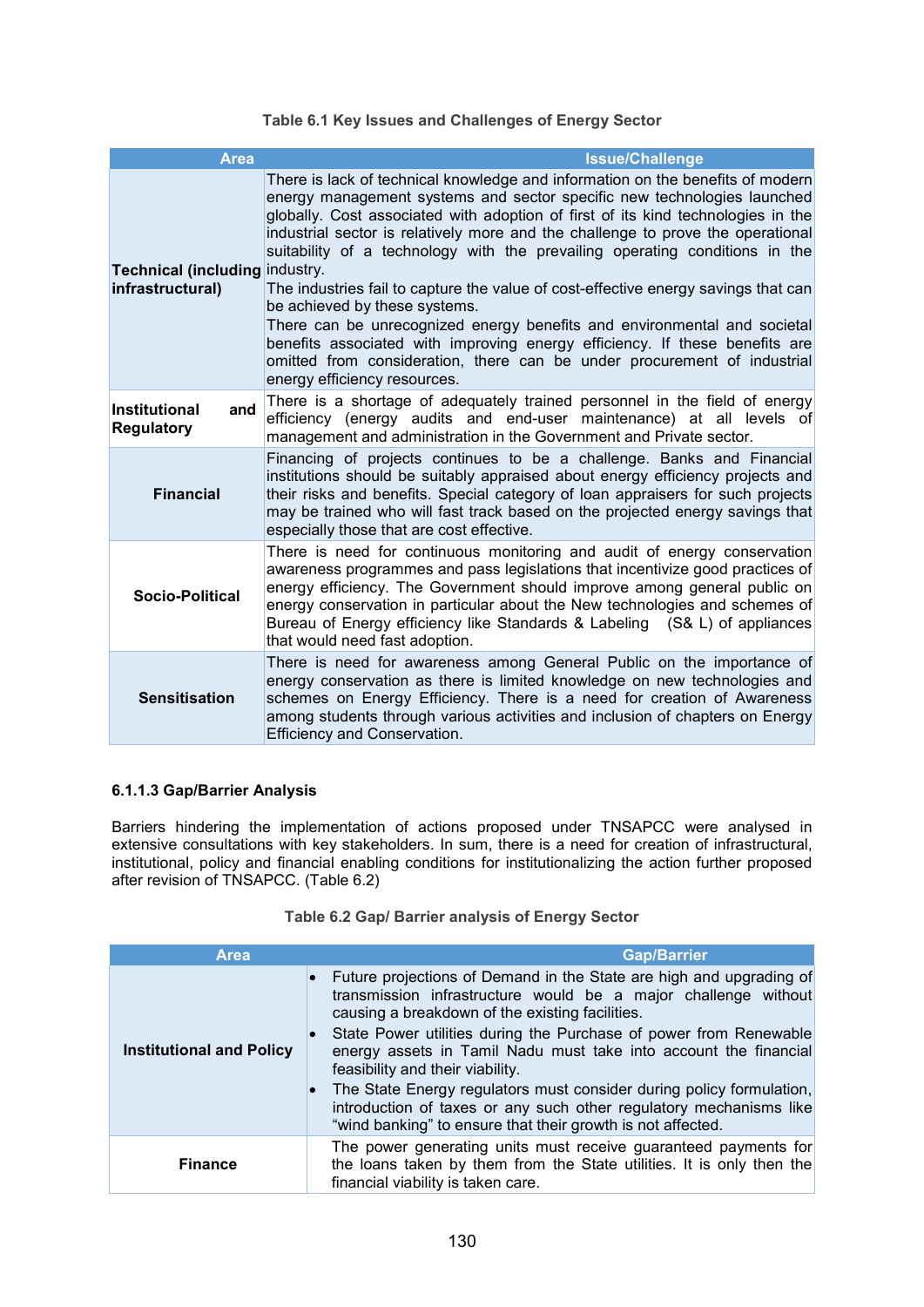## **6.1.2 Sector Planning: Energy Efficiency and Solar Energy**

#### **6.1**.**2**.**1 National and State-Level Targets and their Linkages**

Table 6.3 lists Tamil Nadu's overarching targets (and achievements) of relevance to **Enhanced Energy Efficiency & Conservation** and the **Solar Mission** and illustrates their linkages with agreed targets at the national and international level.

**Table 6.3 NDC and SDG Commitments and Key State Level Initiatives to comply with national pledges. SDG-related targets stem from the Planning, Development and Special Initiatives Department's SDG Monitoring Platform.**

|                                                  | <b>SDG-related</b>                                                                                                                                                                                                                                                                                                                                                                                                          |                                                                                                                                                                           | <b>NDC-related</b>                                                                                                                                            |                                                                                                                                                                                                                                                                                                                                                                                                                                                                                                                                                                                                                                                                                                                                             |  |
|--------------------------------------------------|-----------------------------------------------------------------------------------------------------------------------------------------------------------------------------------------------------------------------------------------------------------------------------------------------------------------------------------------------------------------------------------------------------------------------------|---------------------------------------------------------------------------------------------------------------------------------------------------------------------------|---------------------------------------------------------------------------------------------------------------------------------------------------------------|---------------------------------------------------------------------------------------------------------------------------------------------------------------------------------------------------------------------------------------------------------------------------------------------------------------------------------------------------------------------------------------------------------------------------------------------------------------------------------------------------------------------------------------------------------------------------------------------------------------------------------------------------------------------------------------------------------------------------------------------|--|
| International<br>targets                         | <b>SDG 7:</b><br>Ensure<br>access<br>affordable.<br>sustainable<br>modern energy for all                                                                                                                                                                                                                                                                                                                                    | <b>SDG 9:</b><br><b>Build</b><br>resilient<br>to infrastructure,<br>reliable, promote inclusive and<br>and sustainable<br>lindustrialization<br>and<br>foster innovation  |                                                                                                                                                               |                                                                                                                                                                                                                                                                                                                                                                                                                                                                                                                                                                                                                                                                                                                                             |  |
| <b>National</b><br>targets/<br><b>indicators</b> |                                                                                                                                                                                                                                                                                                                                                                                                                             |                                                                                                                                                                           | by 33 to 35 percent installed<br>by 2030 from 2005<br>level.                                                                                                  | Reduce the emission Achieve about 40%<br>of<br>intensity of its GDP cumulative electric power<br>capacity from<br>non-fossil<br>fuel-based<br>energy resources by 2030                                                                                                                                                                                                                                                                                                                                                                                                                                                                                                                                                                      |  |
| <b>State-level</b><br>targets 2030               | 41<br>$\%$<br>Purchase<br>(RPO) achieved<br>10%<br>Reduction<br>aggregate Technical and capacity: 44.61%<br>Commercial loss                                                                                                                                                                                                                                                                                                 | Share<br>οf<br>Renewable Manufacturing<br>in.<br>Obligation GSDP (%): 30.32<br>Renewable share in<br>of the total<br>installed<br>Number of Internet<br>subscribers: 100% |                                                                                                                                                               |                                                                                                                                                                                                                                                                                                                                                                                                                                                                                                                                                                                                                                                                                                                                             |  |
| Key state-<br>level<br><b>Achievements</b>       | A High-Power Committee has been constituted harnessed<br>with 8 working groups under the Chairmanship energy and 2,905 and<br>of Secretaries to Government in order to plan, MU of solar energy through<br>Industrialization<br>Development" under the Chairmanship of the the<br>Principal Secretary to Government, Industries reduced use of hard On the<br>department is tasked with Goals pertaining to coal<br>Energy. | and                                                                                                                                                                       | The<br>State<br>Sustainable the Green Energy, renewable energy.<br>State<br>has<br>and<br>reduced about 5,406 leader<br>Million<br>tonnes<br>Carbon emission. | massive addition<br>A<br>of<br>power to the tune of 13,287<br>MW has been added to<br>the<br>grid<br>since 2011<br>has upto 31.03.2018<br>by<br>around commissioning<br>оf<br>new<br>under the Chairmanship of Chief Secretary 13,000 MU of wind power stations in State<br>Central<br>sectors.<br>medium-<br>and<br>implement, monitor and review the SDG in during 2017-18. By long-term power purchase<br>Tamil Nadu. The working group on "Innovation, way of harnessing agreements and through<br>Green Energy<br>thus initiative, Tamil Nadu is a<br>Renewable<br>in<br>of Energy sector among all<br>States and has a total<br>installed capacity of 11, 113<br>MW<br>31.03.18<br>as<br>on<br>against 10,480<br>MW on<br>31.05.2017. |  |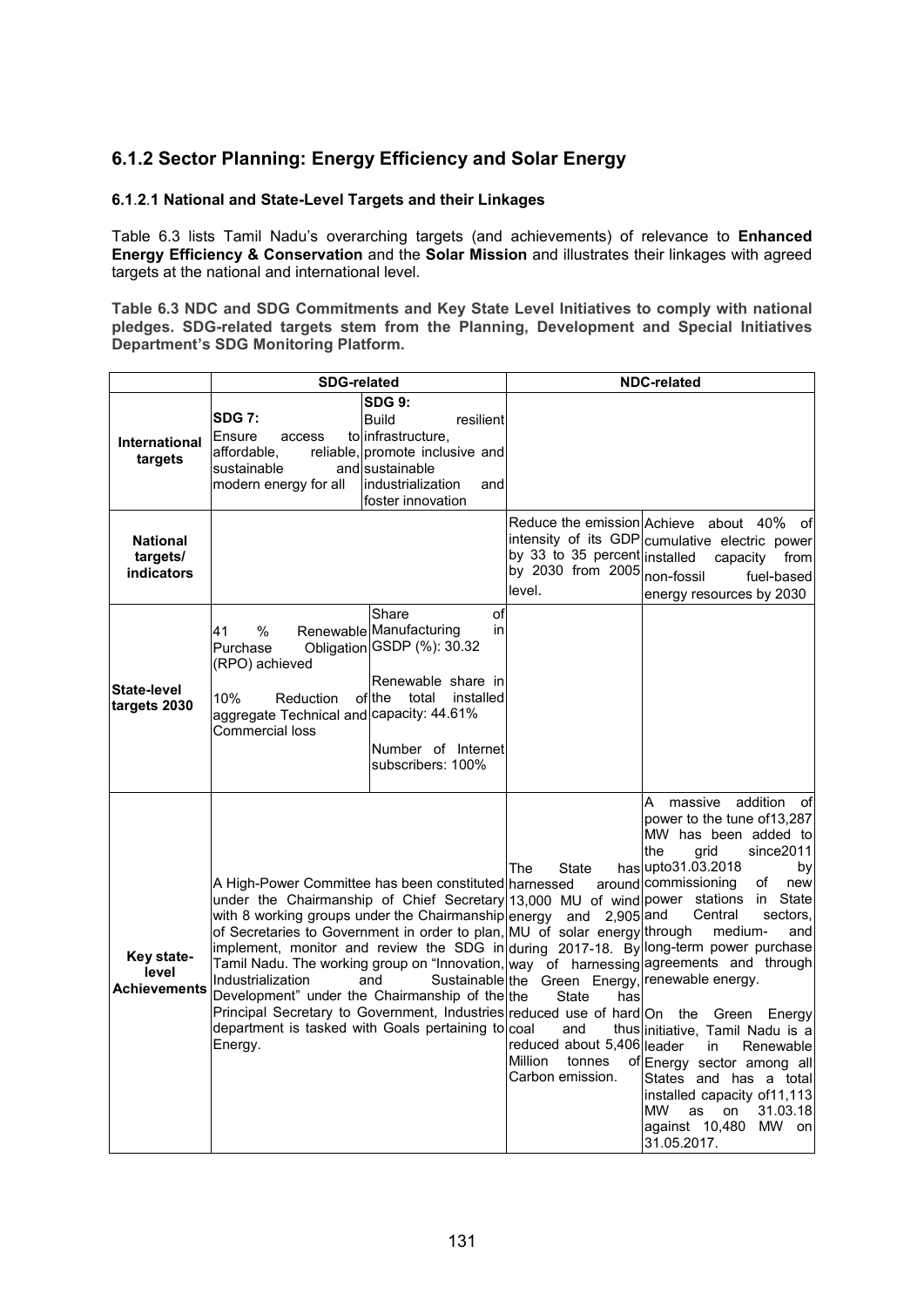#### **a) Situational Analysis- VISION 2023 PERSPECTIVE**

The sub sectors that were covered as part of Vision 2023 are Power Generation, Transmission and Distribution Systems (through Renewable and Non-Renewable sources). The total investment in the energy sector is estimated at Rs 4,50,000 Crore.56

The investment target for the six broad groups of infrastructure sectors are listed in Table 6.4.

|                                           | <b>Capacity (MW)</b> | <b>Amount (Rs in Crore)</b> |
|-------------------------------------------|----------------------|-----------------------------|
| <b>Total Investment</b>                   |                      | 450,000                     |
| <b>New thermal generation</b><br>capacity | 20,000               | 110,000                     |
| Incremental renewable<br>capacity         | 10,000               | 80,000                      |
| - Including solar power                   | 5,000                |                             |
| <b>Transmission and Distribution</b>      |                      | 200,000                     |
| LNG terminal, gas grid and<br>smart grid  | 5 MTPA, 10 cities    | 60,000                      |

#### **Table 6.4 Investment target for energy sector till 2023**

Some facets of the strategies for energy sector along with summary of investments is given in Table 6.5.

#### **Table 6.5 Summary of Investments in energy sector till 2023**

| <b>Projects</b>                      | <b>Rs in Crore</b> |
|--------------------------------------|--------------------|
| <b>Ultra-Mega Power Projects</b>     | 50,000             |
| Case 2 bidding                       | 60,000             |
| <b>Wind power</b>                    | 25,000             |
| Solar power                          | 55,000             |
| <b>LNG terminal</b>                  | 20,000             |
| <b>Gas Grid</b>                      | 20,000             |
| <b>Transmission and Distribution</b> | 200,000            |
| <b>Investment in Smart Grid</b>      | 20,000             |
| Total                                | 450,000            |

<sup>56</sup>TN Vision 2023 Document, Government of Tamil Nadu

-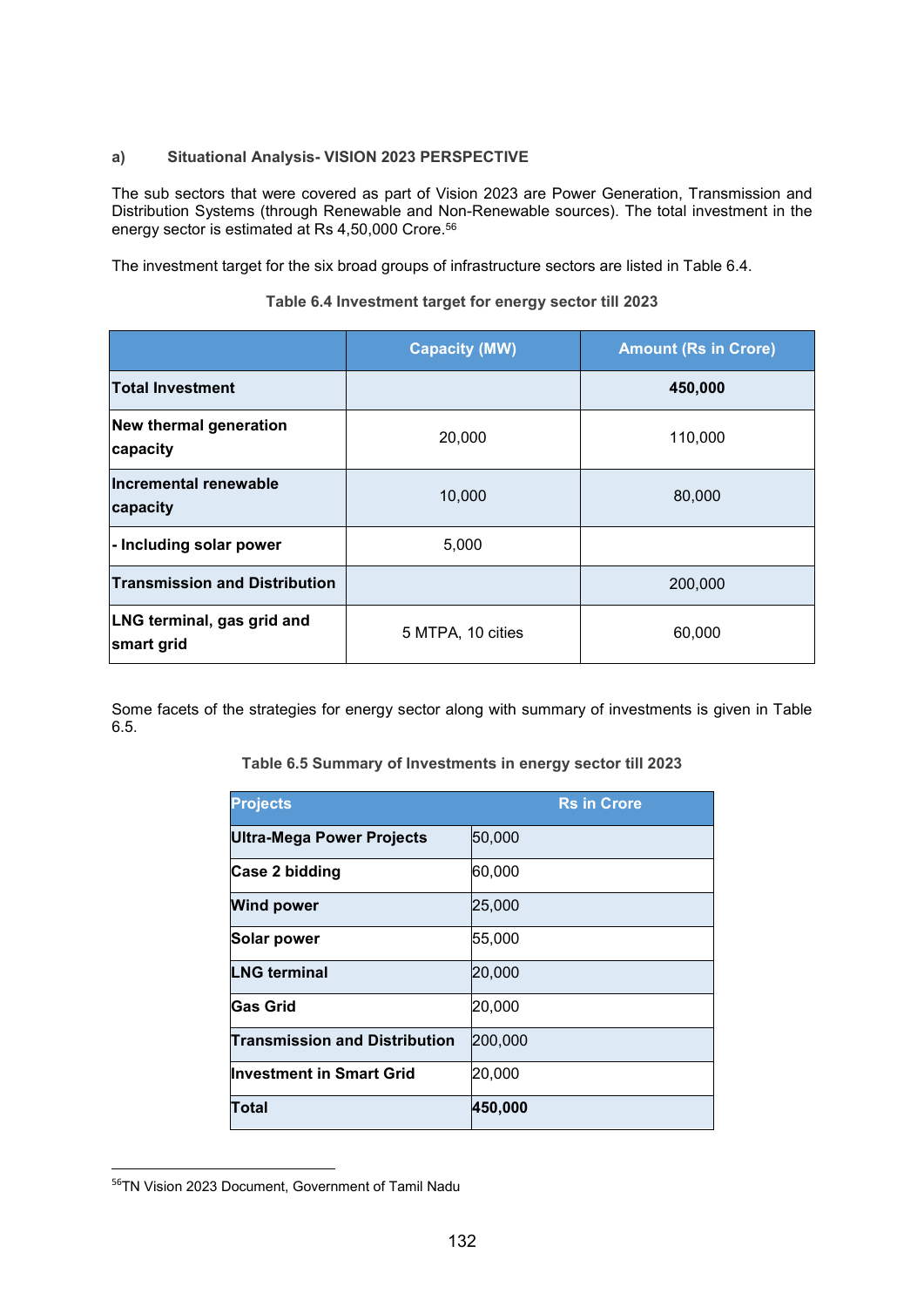Table 6.6 indicates the projected demand for the State by 2050 on the basis of different Clean Energy Compound Annual Growth Rates (CAGR) figures in a Business As Usual (BAU) scenario. In this projection it is assumed that both peak power demand and annual energy demand will grow at the same CAGR every year. It may be noted that the demand growth at such high CAGR figures will have to be supported by a huge increase in generating capacity.59

#### **Table 6.6 Projected Demand Forecast on constant CAGR basis**

| <b>Annual Growth rate</b><br>% <b>CAGR</b> | <b>Year 2030</b>              |                                 | <b>Year 2040</b>              |                                 | <b>Year 2050</b>              |                                        |
|--------------------------------------------|-------------------------------|---------------------------------|-------------------------------|---------------------------------|-------------------------------|----------------------------------------|
|                                            | Peak<br><b>Demand</b><br>(MW) | Annual<br><b>Energy</b><br>(MU) | Peak<br><b>Demand</b><br>(MW) | Annual<br><b>Energy</b><br>(MU) | Peak<br><b>Demand</b><br>(MW) | <b>Annual</b><br><b>Energy</b><br>(MU) |
| 4%                                         | 25,224                        | 174,780                         | 37.400                        | 259.130                         | 55.360                        | 383,574                                |
| 6%                                         | 34,270                        | 237,434                         | 61,370                        | 425,208                         | 109,900                       | 761,480                                |
| 8%                                         | 46,212                        | 320,200                         | 99,820                        | 691.641                         | 215,420                       | 1,492,465                              |
| 10%                                        | 61,980                        | 429,470                         | 160.764                       | 1,113,932                       | 2215,420                      | 2,889,254                              |

#### (Calculated from the base year figures of 13,489 MW and 93,465 MU for 2013-14)

There are some challenges arising due to the huge increase in demand particularly for a resource constrained and densely populated state. The State has added 23,000 MW in the 66 years since independence while the actual requirement is around 400,000 MW assuming a CAGR of 10%. It is still a matter of challenge that even a CAGR of 6% allows for an addition of 88,000 MW which needs to be met from the additional power capacity that continues to be challenge considering that the State does not have coal reserve or it has fully utilized its power allocation.

The Tamil Nadu Electricity Regulatory Commission (TNERC) has issued new net metering guidelines for solar rooftop consumers as part of its Solar Policy 2019.This net-metering mechanism was one of the key proposals included in the solar policy that is expected to help the State to achieve its installation goals. This new order applies to all new applicants from the eligible consumer category. Existing consumers under the net metering program will not be covered under this order.

Tamil Nadu, the fifth largest solar market in India as of 2018, announced the State's Solar Policy earlier in 2019 with the goal of 9 GW in solar installations by 2023 between utility-scale and distributed generation projects. The State has targeted 40 percent (3.6 GW) of installations to come from the consumer category (residential rooftop and small-scale solar installations).

Under the new program, an eligible consumer can install the maximum capacity of solar rooftop up to 100 percent of his contracted demand with the distribution licensee. Eligible consumers will also have to install two meters under the solar net feed-in program. First is for measuring solar power generation and the second is to measure import and export of energy. Both the meters will have to be installed at the same location where the existing meter for recording the consumption of energy is installed.

A Roadmap to Tamil Nadu's Electricity, Demand-Supply by 2050, Shankar Sharma, Power Policy Analyst Installation of solar generation meter is to help DISCOMs with demand forecasting, along with the calculation of total solar generation in the State. The cost of new meters provided for the net feed-in program, installation and testing charges will have to be borne by the eligible consumers. However, DISCOMs will procure, test and install the meters. The consumer will also have an option of procuring and supplying the meters. The electricity generated by the solar rooftop power project will need to be used for self-consumption. The surplus energy that flows to the grid and is recorded in the export register of the meter will be calculated at a tariff fixed by the commission and credited to the consumer's account.

Under the commercial agreement, the order says-

"The price of purchase of energy exported to the grid by the solar power generators commissioned under the solar net feed-in during a financial year will be at 75 percent of the pooled cost of power purchase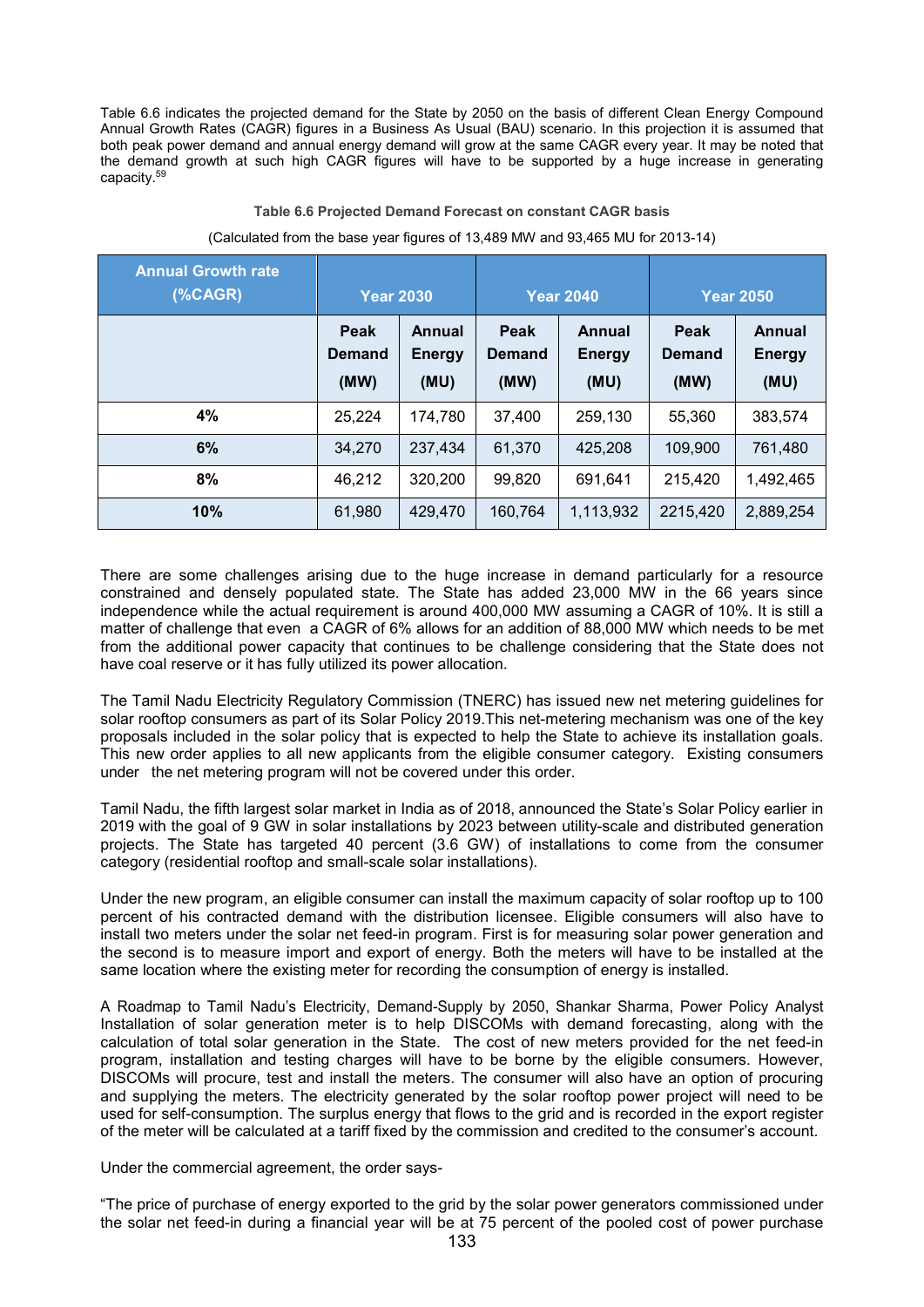notified by the Commission for the respective financial year in the orders issued on pooled cost of power purchase under Renewable Energy Power Purchase Obligations, 2010"

Or"

75 percent of last feed in tariff determined by the Commission or 75 percent of tariff discovered in latest bidding whichever is less."

Connectivity to rooftop solar systems will be restricted to 90 percent of the distribution transformer capacity at the local level. The DISCOMs will provide the connectivity on a first come first serve basis and update the status of cumulative rooftop solar capacity connected to each distribution transformer in their website.

The Commission specifies that the responsibility of operation and maintenance (O&M) of the solar rooftop project including all accessories and apparatus lies with the solar power generators. For example, a consumer should use sine wave inverter suitable for synchronizing with the distribution licensee's grid. However, grid-connected solar PV systems with battery backup are not covered under this order. Any battery backup will be restricted to the consumer's network, and the consumer will be responsible for taking adequate safety measures to prevent battery power extending to grid causing a failure to DISCOM's grid supply.

DISCOMs will install the energy meters and commission the solar metering facility within three weeks from the date of application by the consumer. The energy generated from the solar rooftop project can be accounted towards the fulfillment of renewable purchase obligation of DISCOMs. However, the net injection of power is not eligible for renewable energy certificates.

The order has been in effect from March 25, 2019.Other States are also mulling similar policies to incentivize rooftop solar generation as rooftop makes only 11 percent of India's total solar installation.

#### **6.1.2.2 Proposed Activities from 2021-30 under Energy Sector**

A total number of 27 activities are proposed for a long-term implementation (2021-30) in the State out of which 16 activities are to be continued from TNSAPCC and rest of the 11 activities are newly proposed by nodal departments of the sector in the State. The total amount proposed for the Energy sector was approximately INR 98,056.68 Crore. Comparing this to the proposed budget, INR 1,365.76 Crore has actually been allocated for adaptation (7 activities) and INR 83.34 Crore has been allocated for mitigation (20 activities). Out of these, 27 proposed activities, 6 are related to capacity building, 17 areinvestmentprojects,3 are pilot projects and 1 is a policy-oriented activity. The detailed description of proposed activities for 2021-2030 and budget allocation along with implementing departments has been given in *Annexure 8* and *Annexure 9* respectively.

#### **6.1.2.3 Priority Mitigation Actions**

Given limited resources and competing priorities, all the proposed activities for 2021-30 were ranked based on a method which is described in detail in section 7.3.

Based on this method of prioritisation, the first five high priority activities under **State Enhanced Energy Efficiency and Solar Mission** for 2021-30 are listed in Table 6.7.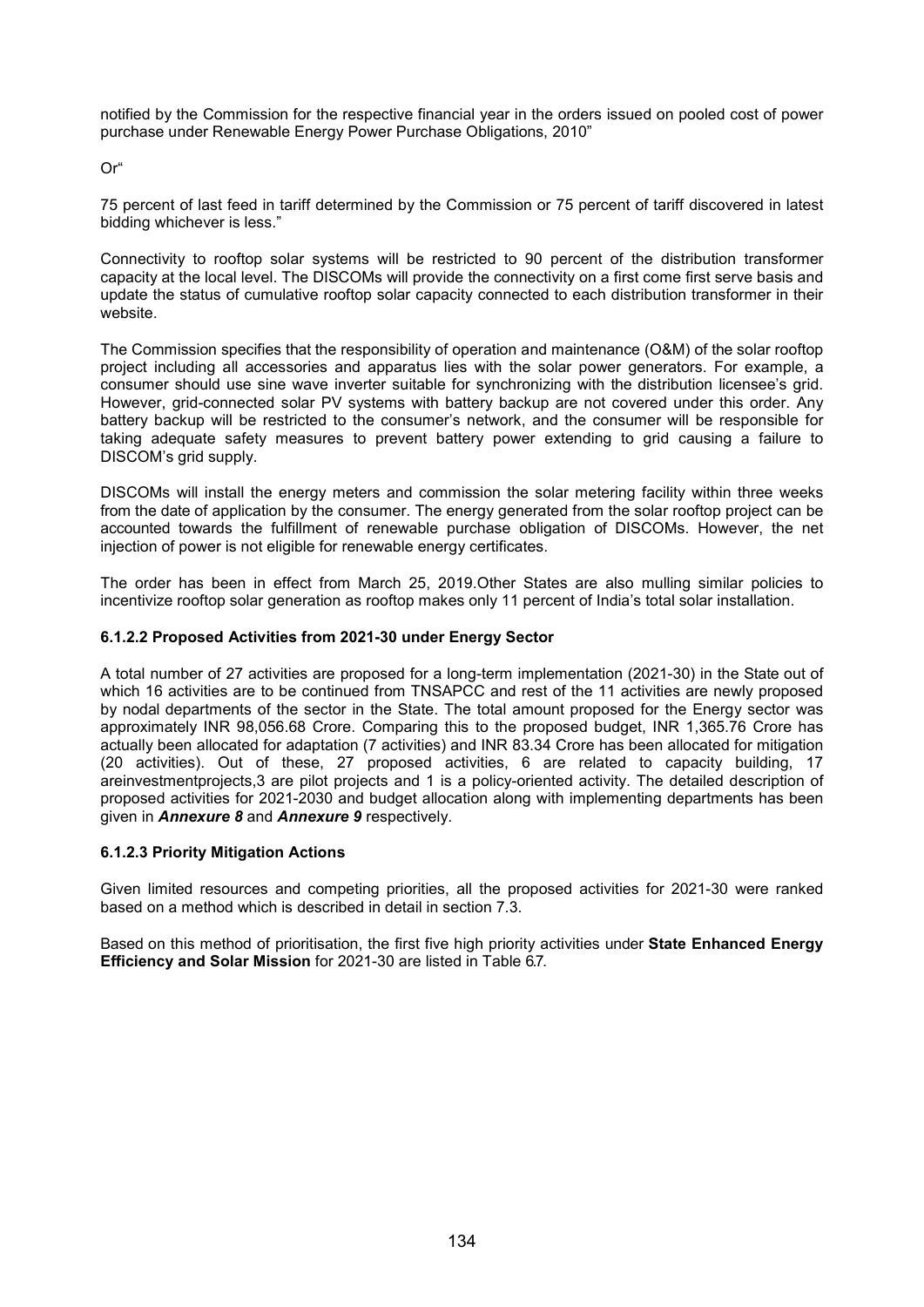| <b>PRIORITY ACTIVITY</b>                                                                                                                       | <b>IMPLEMENTING AUTHORITY</b>                                                                                       | <b>PROPOSED BUDGET for</b><br><b>2021-30 in INR Crore</b> |  |
|------------------------------------------------------------------------------------------------------------------------------------------------|---------------------------------------------------------------------------------------------------------------------|-----------------------------------------------------------|--|
| <b>Energy Efficient Street lighting (Rest</b><br>of Urban Tamil Nadu)                                                                          | <b>CMA</b>                                                                                                          | 10                                                        |  |
| Solar power generation program                                                                                                                 | <b>TANGEDCO</b>                                                                                                     | 8600                                                      |  |
| Offshore wind generation program<br>(50 MW + 150 MW)                                                                                           | <b>TANGEDCO</b>                                                                                                     | 4800                                                      |  |
| On-shore wind generation program<br>(5000 MW + 5000 MW)                                                                                        | <b>TANGEDCO</b>                                                                                                     |                                                           |  |
| <b>Grid connected Renewable Energy</b><br><b>Generation - Hydro Electric Projects</b>                                                          | <b>Rural Electrification Corporation</b><br>Limited<br><b>Tamil Nadu Infrastructure</b><br><b>Development Board</b> | 14217.67                                                  |  |
| <b>School Energy Efficiency Programme</b><br>on replacement of inefficient<br>appliances with Energy Efficient<br><b>Appliances in schools</b> | Electrical inspectorate of<br><b>Tamil Nadu</b>                                                                     | 12                                                        |  |
| Effective utilisation of fly ash in view<br>of climate change                                                                                  | <b>TANGEDCO</b>                                                                                                     | 13244                                                     |  |
| Kundah Pumped Storage Hydro<br>Electric Project (4*125 MW) in Nilgiris<br><b>District</b>                                                      | <b>TANGEDCO</b>                                                                                                     | 3700                                                      |  |

# **Table 6.7 Priority activities in Energy Sector**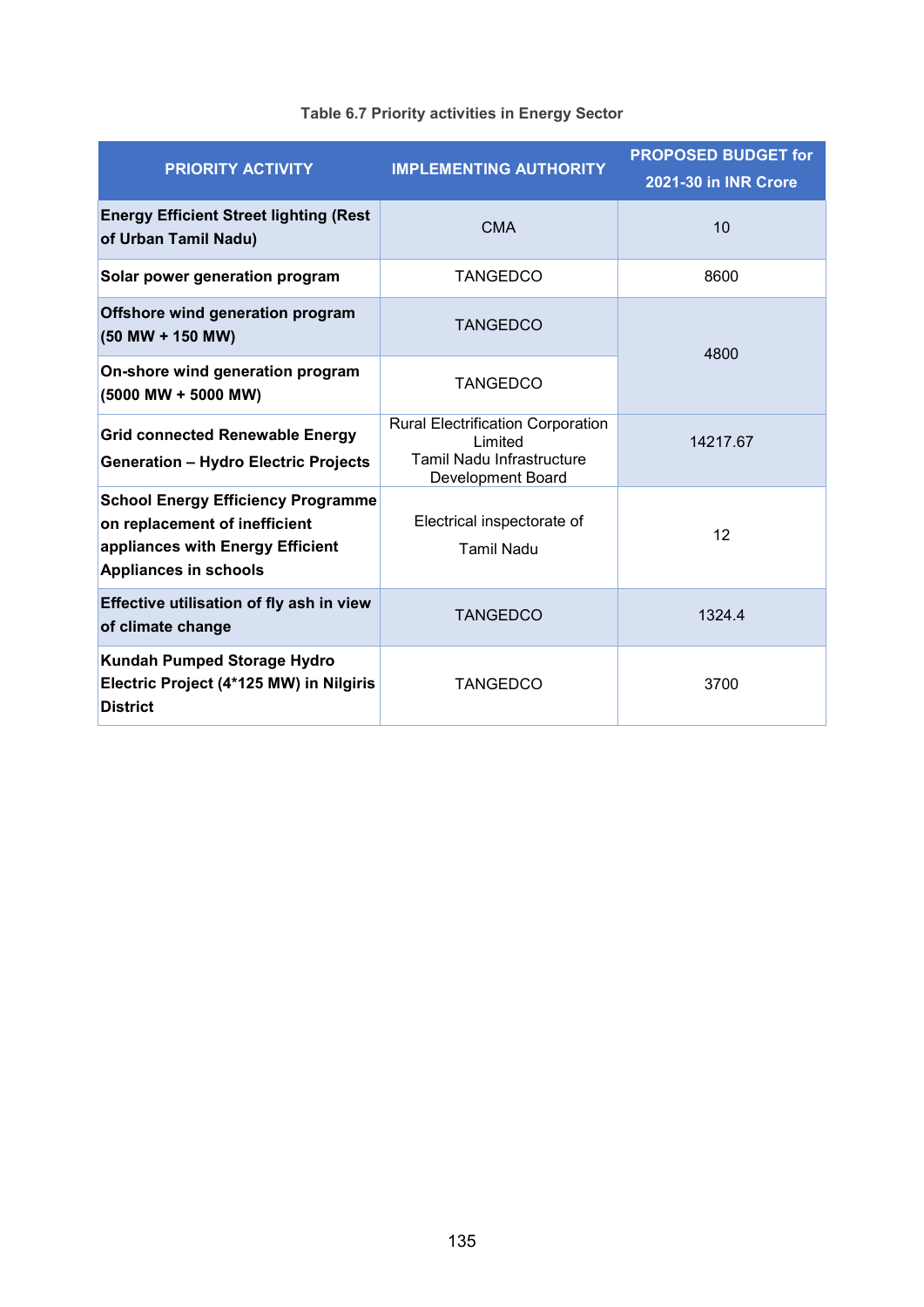# **6.2. SUSTAINABLE HABITAT**

## **6.2.1 Stocktaking**

### **6.2.1.1 Progress Mapping (In Last 5years)**

There are totally 9 strategies with 82 activities proposed under Sustainable Habitat sector in TNSAPCC. For strategy 1, there are 8 activities and physical progress has been made in these 8 activities for the last 5 years, except for the activity of "Promote generation of disaggregated electricity (micro-grid) in villages" in which there is no significant progress. Under Strategy 1, major activities undertaken were ECBC amendment, formulation of Solid Waste Management Rules etc. For Strategy 2, there are 17 activities and for all the activities, physical achievements have been made in areas like water supply schemes, underground sewerage schemes, rainwater harvesting, protection of water bodies etc. For Strategy 3, there are 2 activities and for all the activities, physical achievements have been made in last 5 years which include climate change adaptation plans, satellite cities etc. For Strategy 4, there are 7 activities and for all the activities, physical achievements have been made in last 5 years. Under Strategy 4, some major activities were undertaken in IDSP, open defecation programme, slum free cities programme. For Strategy 5, there are 7 activities and for all the activities, physical achievements have been made in last 5 years for sustainable solid waste management. For Strategy 6, there are 6 activities and for all the activities, physical achievements have been made in last 5 years. For Strategy 7, there are 23 activities and minor physical progress has been made in these 23 activities. For Strategy 8, there are 8 activities focusing on water, air and noise pollution. For Strategy 9, there are 8 activities and for all the activities, physical achievements have been made in last 5 years. Under Strategy 9, activities undertaken were focused on greening of urban spaces.

Activities in Sustainable Habitat sector are carried out by various government bodies in the State like DTP, TWAD Board, CMWSSB, TNSCB, Department of Transport, GCC, RD&PR, DTCP, CMA, Surface and Ground Water Board and TNHB. Thirty two of these activities were adaptation, 48 were mitigation and remaining 2 activities were both adaptation and mitigation. Total amount proposed for Sustainable Habitat sector for 2012-17 was INR 207,104 Crore. Out of this budget, an amount of INR 39,104.88 Crore was allocated for adaptation activities, INR 32,483.86 Crore was allocated for mitigation activities and INR 28,499.20 Crore was allocated for activities with both adaptation and mitigation components. The detailed physical achievements and financial allocations under this sector for 2012-17 (under TNSAPCC) as part of stock taking exercise has been given in *Annexure 6* and *Annexure 7*respectively.

#### **6.2.1.2 Key Issues and Challenges**

This section (Table 6.8) deals with the major issues and challenges faced by the sector in the State concerning Climate Change and its impacts. The areas have been broadly divided into technical, institutional and regulatory, financial and socio-political.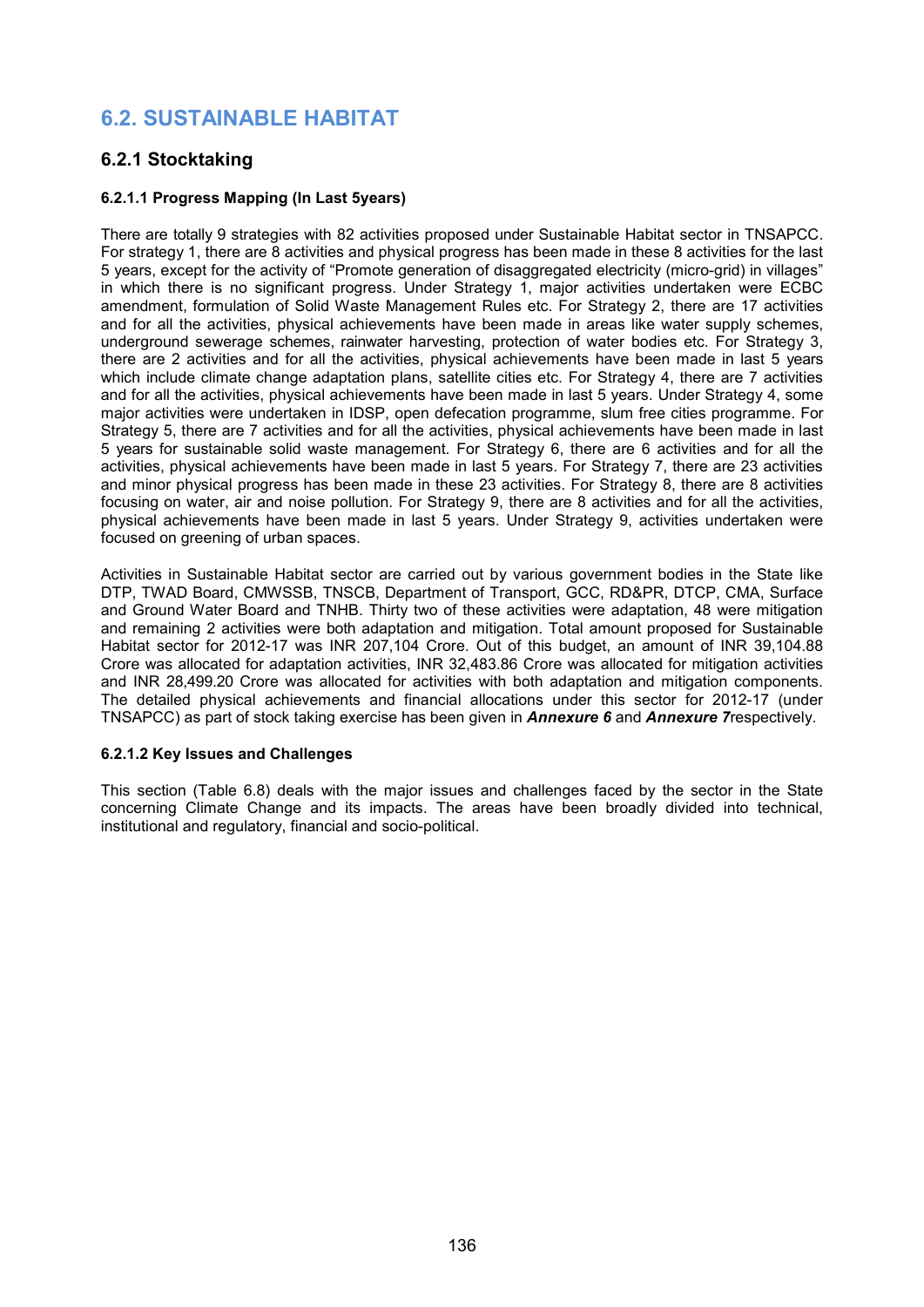|  | Table 6.8 Key Issues and Challenges of Sustainable Habitat Sector |  |  |
|--|-------------------------------------------------------------------|--|--|
|--|-------------------------------------------------------------------|--|--|

| <b>Sector</b>           |    | <b>Issues/Challenges</b>                                                                                                                                                     |
|-------------------------|----|------------------------------------------------------------------------------------------------------------------------------------------------------------------------------|
|                         | 1. | Unavailability of flexible housing finance schemes                                                                                                                           |
|                         | 2. | Lack of awareness about new sustainable building technologies                                                                                                                |
|                         | 3. | Changes in the scope and design of the scheme like pro-rata supply, design of conduits<br>and other infrastructures that results in variation in the sanction of the schemes |
|                         | 4. | Departments lack enough technical expertise                                                                                                                                  |
|                         | 5. | Low public awareness about the overall scarcity and economic value of water resulting in<br>its wastage                                                                      |
|                         | 6. | Identification and location of sustainable sources of drinking water supply                                                                                                  |
| <b>Technical</b>        | 7. | Unsystematic extension of buildings and encroachment of government land contributes to<br>traffic congestion                                                                 |
|                         | 8. | Increase in vehicular population contributes to traffic congestion                                                                                                           |
|                         | 9. | Lack of sustainable modern planning framework                                                                                                                                |
|                         |    | 10. Lack of effective management to manage the potential economic and social development<br>arising from urbanization                                                        |
|                         |    | 11. Inadequate proper sanitation facilities                                                                                                                                  |
|                         |    | 12. Lack of appropriate arrangements for scientific disposal of waste                                                                                                        |
|                         |    | 13. Lack of awareness regarding waste management                                                                                                                             |
|                         |    | 14. Recovery of recyclables in an unorganized manner                                                                                                                         |
|                         | 1. | Inter departmental issues leads to delay and cost overrun of the project                                                                                                     |
| Institutional and       | 2. | Lack of proper training or capacity building activities                                                                                                                      |
| <b>Regulatory</b>       | 3. | Dearth of skilled personnel and inadequate human resource                                                                                                                    |
|                         | 4. | Lack of strict laws for controlling pollutions and vehicular emissions                                                                                                       |
|                         | 1. | Implementation is dependent on fund flow from Central Financial Assistance (CFA) and<br>grants from different funding agencies                                               |
| <b>Financial</b>        | 2. | Paucity of funds results in delay of implementation leading to cost overrun of the<br>schemes                                                                                |
|                         | 3. | The financial schemes of the local bodies for implementation of the scheme is not fulfilled<br>in total                                                                      |
|                         | 1. | Increasing rate of urban population sets humongous stress on housing demand and<br>space making living condition sun sustainable                                             |
|                         | 2. | Unplanned settlement and migration of rural people to urban areas creates more demand<br>of land                                                                             |
|                         | 3. | Lack of purchasing power                                                                                                                                                     |
| <b>Social-Political</b> | 4. | Distribution of water is uneven                                                                                                                                              |
|                         | 5. | Full coverage of drinking water remains an elusive factor                                                                                                                    |
|                         | 6. | Unplanned construction in the urban areas                                                                                                                                    |
|                         | 7. | Lack of effective policies for proper monitoring and balanced development in the urban<br>region                                                                             |
|                         | 8. | Dearth of responsive approach towards the changing needs of people at<br>policy level                                                                                        |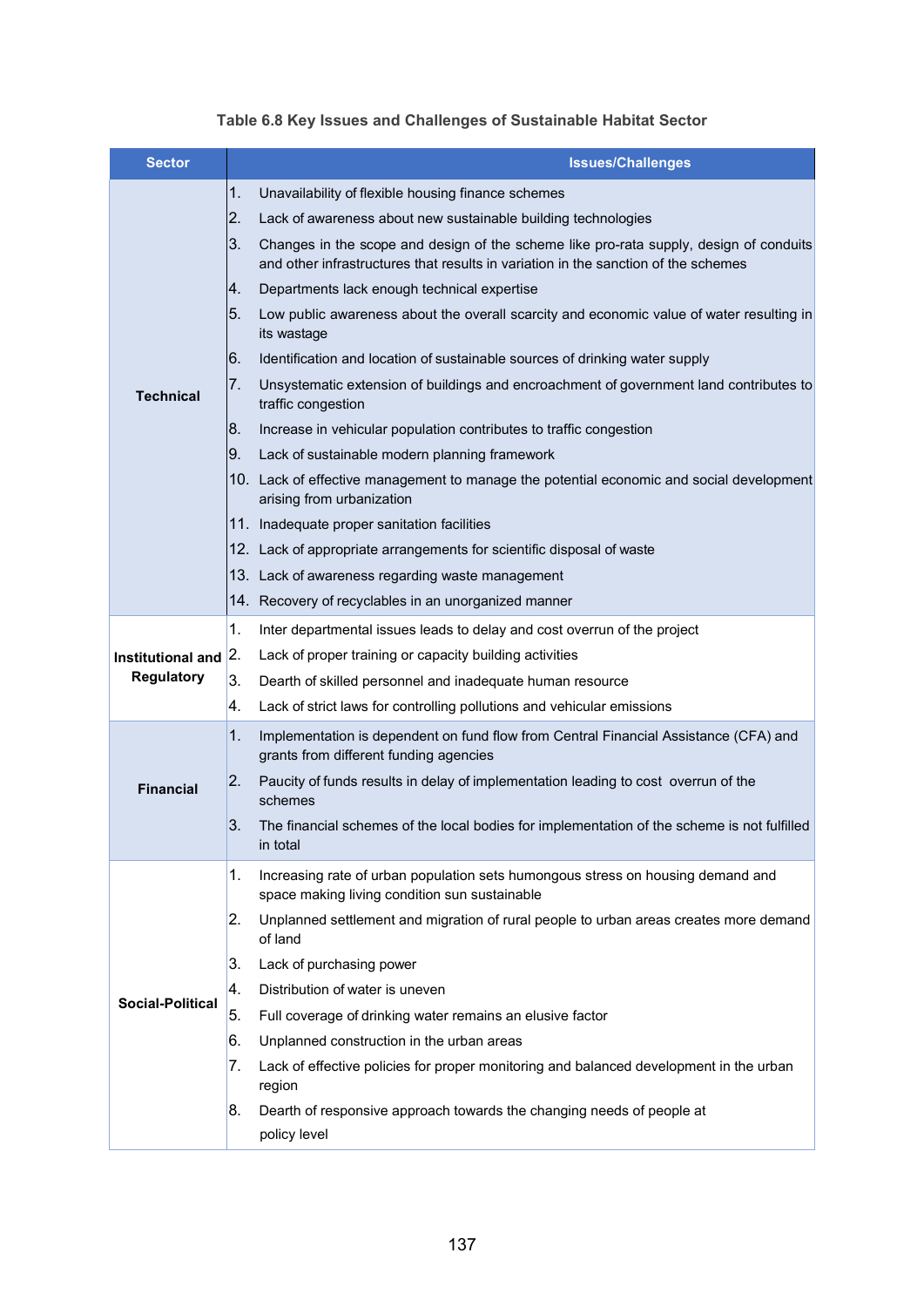#### **6.2.1.3 Gap/Barrier Analysis**

After an overall understanding of the operational and financial progress of the activities under various strategies in TNSAPCC the following analysis was put forth for the gaps and barriers of the sector in the State. Gaps/ barriers were mainly identified in the areas of institution, finance and regulation/ policy (Table 6.9).

| <b>Area</b>                  | Gaps                                                                                                                                                                                                                                                                                                                                                                                                                                                                                                                                                                                                                                                                                                                                                                                                                                                                                                                                                                                                                                                                                                                                                                                                                                                                                                                                                                                                                                                                                                                          |
|------------------------------|-------------------------------------------------------------------------------------------------------------------------------------------------------------------------------------------------------------------------------------------------------------------------------------------------------------------------------------------------------------------------------------------------------------------------------------------------------------------------------------------------------------------------------------------------------------------------------------------------------------------------------------------------------------------------------------------------------------------------------------------------------------------------------------------------------------------------------------------------------------------------------------------------------------------------------------------------------------------------------------------------------------------------------------------------------------------------------------------------------------------------------------------------------------------------------------------------------------------------------------------------------------------------------------------------------------------------------------------------------------------------------------------------------------------------------------------------------------------------------------------------------------------------------|
| <b>Institutional</b>         | ✓<br>TNCDBR, 2019 has come into force since 04.02.2019. This is a comprehensive<br>rule in simplified format for easy understanding, administration and enforcement.<br>The rules reflect realistically the requirement. The involvement of various<br>professionals, fixing responsibilities, inspection of construction at different stages,<br>outsourcing of inspection for speedy disposal will improve the compliance. The<br>Government have constituted special task force to prevent unauthorised<br>construction by enhancing the co-ordination among the stake-holding<br>departments and the use of technology. TNCDBR insists on the installation of<br>rainwater harvesting measures within its premises for conservation of rainwater.<br>The method suggested is based on a detailed evaluation study conducted to<br>assess the effectiveness of RWH structures. All centrally air conditioner building<br>shall have own wastewater reclamation plant and use reclaimed wastewater for<br>cooling purpose. A separation method of bath &wash basin water and its reuse<br>has been suggested.<br>$\checkmark$<br>An inter-departmental synchronization in the State due to which certain activities<br>are being done in a repetitive mode while other activities remain untouched must<br>be explored.<br>✓<br>Proper integration and convergence in the departmental planning and budgeting<br>is required<br>✓<br>Need for appropriate financial management and guidance to build<br>governance capacity |
|                              | ✓<br>Requirement of more funds                                                                                                                                                                                                                                                                                                                                                                                                                                                                                                                                                                                                                                                                                                                                                                                                                                                                                                                                                                                                                                                                                                                                                                                                                                                                                                                                                                                                                                                                                                |
|                              | ✓<br>Delay of funds which result in cost overrun                                                                                                                                                                                                                                                                                                                                                                                                                                                                                                                                                                                                                                                                                                                                                                                                                                                                                                                                                                                                                                                                                                                                                                                                                                                                                                                                                                                                                                                                              |
| <b>Financial</b>             | ✓<br>Paucity of funds from different schemes is a major gap for delay of<br>implementation of activities                                                                                                                                                                                                                                                                                                                                                                                                                                                                                                                                                                                                                                                                                                                                                                                                                                                                                                                                                                                                                                                                                                                                                                                                                                                                                                                                                                                                                      |
|                              | Lack of notable investment and accounting procedure<br>✓                                                                                                                                                                                                                                                                                                                                                                                                                                                                                                                                                                                                                                                                                                                                                                                                                                                                                                                                                                                                                                                                                                                                                                                                                                                                                                                                                                                                                                                                      |
|                              | Reduced scale of climate finance<br>✓                                                                                                                                                                                                                                                                                                                                                                                                                                                                                                                                                                                                                                                                                                                                                                                                                                                                                                                                                                                                                                                                                                                                                                                                                                                                                                                                                                                                                                                                                         |
| Regulatory/<br><b>Policy</b> | Need for inter-departmental co-ordination for better convergence and clarity of<br>✓<br>goals<br>Need for convergence with the schemes attaining similar goal<br>✓                                                                                                                                                                                                                                                                                                                                                                                                                                                                                                                                                                                                                                                                                                                                                                                                                                                                                                                                                                                                                                                                                                                                                                                                                                                                                                                                                            |
|                              | $\checkmark$<br>State level policy planning and modeling for climate finance needs to be linked to<br>the analysis of benchmarked climate linked activities which continues to be a<br>challenge                                                                                                                                                                                                                                                                                                                                                                                                                                                                                                                                                                                                                                                                                                                                                                                                                                                                                                                                                                                                                                                                                                                                                                                                                                                                                                                              |

**Table 6.9 Gap/ Barrier analysis of Sustainable Habitat Sector**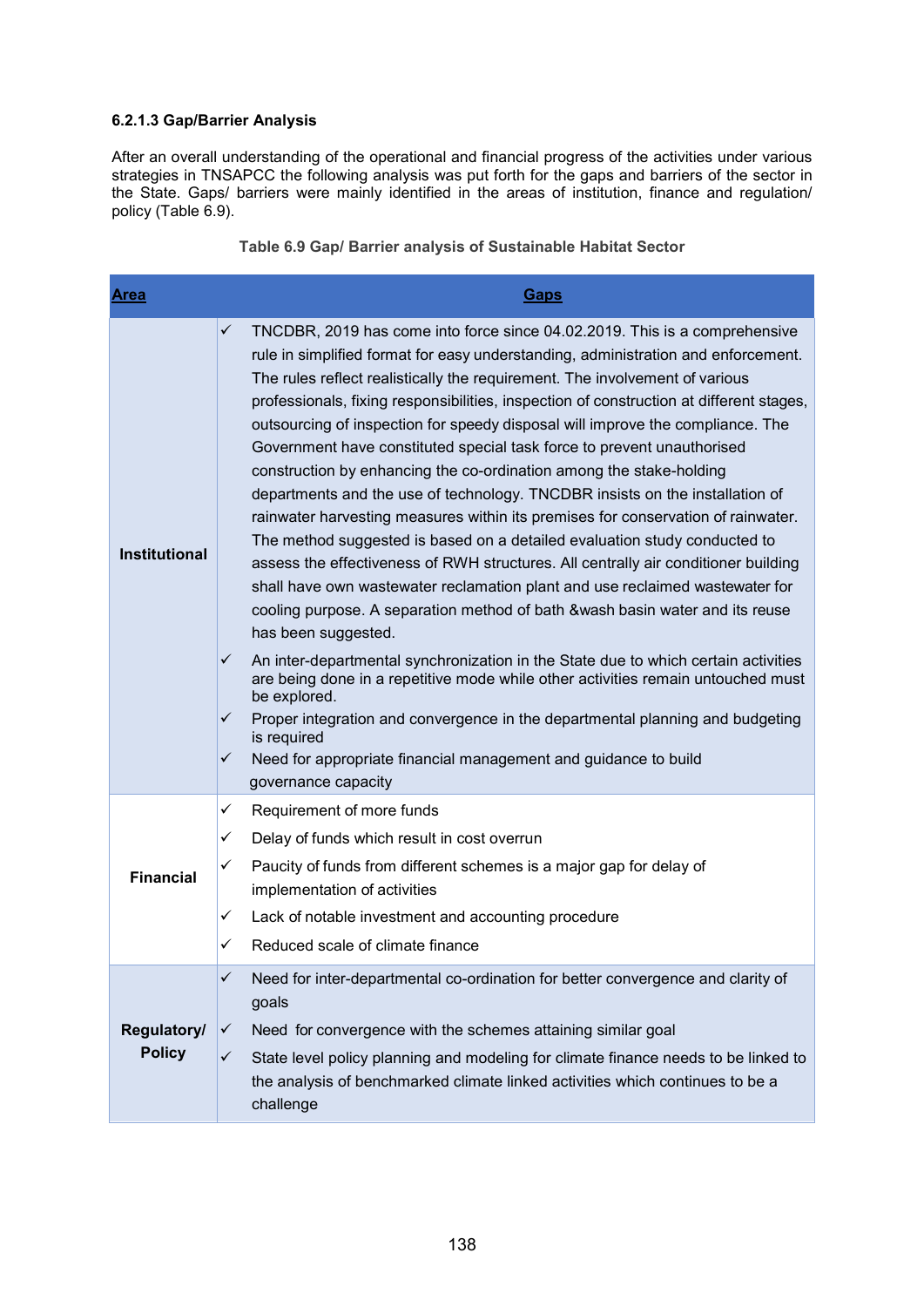## **6.2.2 Sector Planning: Sustainable Habitat**

#### **6.2.2.1 National and State-Level Targets and Their Linkages**

The basic objective of NDC in this sector aims to attain through various commitments is a sustainable lifestyle and climate justice to protect the poor and vulnerable from adverse impacts of climate change. Various commitments have been developed by the government to achieve the targeted goal. Some of the key commitments under the SDGs and the NDC pertaining to sustainable habitat are outlined in Table 6.10.

**Table 6.10 NDC and SDG Commitments and Key State Level Initiatives to comply with national pledges. SDG-related targets stem from the Planning, Development and Special Initiatives Department's SDG Monitoring Platform. 60** 

|                                                                       | <b>SDG-related</b>                                                                                                                                                                                                                                                                    |                                                                                                                                                                                                                                                                                                                                                                                |                                                                                                                                                                                                                                                                                                                              |                                                                                                                                                                                                                                                                                                                                                         |                                                                                                                                                                              | <b>NDC-related</b>                                                                                                                                                   |
|-----------------------------------------------------------------------|---------------------------------------------------------------------------------------------------------------------------------------------------------------------------------------------------------------------------------------------------------------------------------------|--------------------------------------------------------------------------------------------------------------------------------------------------------------------------------------------------------------------------------------------------------------------------------------------------------------------------------------------------------------------------------|------------------------------------------------------------------------------------------------------------------------------------------------------------------------------------------------------------------------------------------------------------------------------------------------------------------------------|---------------------------------------------------------------------------------------------------------------------------------------------------------------------------------------------------------------------------------------------------------------------------------------------------------------------------------------------------------|------------------------------------------------------------------------------------------------------------------------------------------------------------------------------|----------------------------------------------------------------------------------------------------------------------------------------------------------------------|
| Inter-national<br>targets                                             | <b>SDG 11:</b><br>Make cities<br>and human<br>inclusive,<br>safe,<br>resilient<br>and<br>sustainable                                                                                                                                                                                  | <b>SDG3: Ensure</b><br>settlements healthy lives<br>and promote<br>well-being for<br>all at all ages                                                                                                                                                                                                                                                                           | SDG6:<br>Ensure<br>availability<br>and<br>sustainable<br>management<br>of water and<br>sanitation for<br>all                                                                                                                                                                                                                 | <b>SDG9: Build</b><br>resilient<br>infrastructure,<br>promote<br>inclusive and<br>sustainable<br>industrialization<br>and foster<br>innovation                                                                                                                                                                                                          |                                                                                                                                                                              |                                                                                                                                                                      |
| National targets/<br>indicators                                       |                                                                                                                                                                                                                                                                                       |                                                                                                                                                                                                                                                                                                                                                                                |                                                                                                                                                                                                                                                                                                                              |                                                                                                                                                                                                                                                                                                                                                         | To put forward<br>and further<br>propagate a<br>healthy and<br>sustainable<br>way of living<br>based on<br>traditions and<br>values of<br>conservation<br>and<br>moderation. | To adopt a<br>climate friendly<br>and a cleaner<br>path than the<br>one followed<br>hitherto by<br>others at<br>corresponding<br>level of<br>economic<br>development |
| <b>State-level targets</b><br>2023 (Vision Tamil<br><b>Nadu 2023)</b> | By 2023,<br>the State<br>has set a<br>target to<br>achieve:<br>- Ensure<br>access for<br>all to<br>adequate,<br>safe and<br>affordable<br>housing<br>and basic<br>services<br>- Upgrade<br>slums,<br>emphasis<br>on slum-<br>free<br>cities and<br>low-income<br>housing<br>- Achieve | By 2023, the<br>State has set a<br>target<br>• - To build a<br>healthy society<br>that will be able<br>to take part in<br>and share the<br>fruits of<br>economic<br>development<br>• - To provide<br>universal<br>access to<br>quality health<br>care facilities<br>• - To ensure<br>availability of<br>items on the<br><b>Essential Drug</b><br>List (EDL) to all<br>citizens | By 2023, the<br>State has set<br>a target to<br>$\bullet$ - Reduce<br>the<br>vulnerability<br>of Urban<br>Local bodies<br>in sustained<br>water supply<br>caused by<br>climate<br>change<br>$\bullet$ - Achieve<br>universal and<br>equitable<br>access to<br>safe and<br>affordable<br>drinking<br>water for all<br>$-24x7$ | By 2023, the<br>State has set a<br>target to:<br>Improve<br>communication<br>and digital<br>connectivity<br>Provide best<br>in class<br>infrastructure<br>facilities<br>focused on<br>providing<br>universal,<br>equitable and<br>affordable<br>services to all<br>residents<br>Establish<br>knowledge<br>capital and<br>Innovation<br>facility Centre/ |                                                                                                                                                                              |                                                                                                                                                                      |

<sup>60</sup> SDG India Index Baseline Report, 2018 by NITI Aayog

-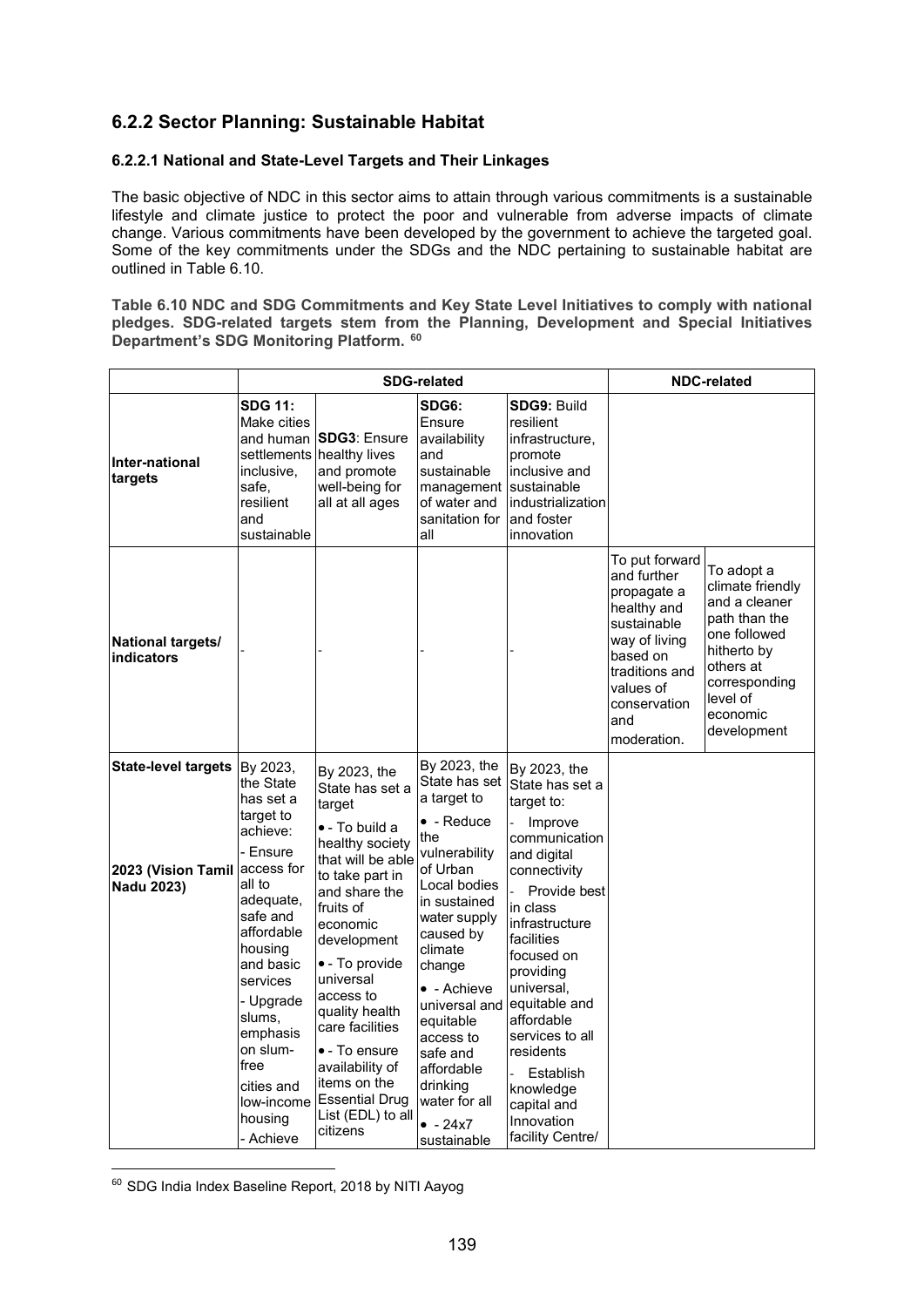|                                                     |                                                                                                                                                                                                                                         | <b>SDG-related</b>                                                                                                                                                                                                                                                                                                                                                                                                                                                                                                    | <b>NDC-related</b>                                                                                                                                                                                                                                                                                                     |                                                                                                                                                                                                                                                                                               |  |
|-----------------------------------------------------|-----------------------------------------------------------------------------------------------------------------------------------------------------------------------------------------------------------------------------------------|-----------------------------------------------------------------------------------------------------------------------------------------------------------------------------------------------------------------------------------------------------------------------------------------------------------------------------------------------------------------------------------------------------------------------------------------------------------------------------------------------------------------------|------------------------------------------------------------------------------------------------------------------------------------------------------------------------------------------------------------------------------------------------------------------------------------------------------------------------|-----------------------------------------------------------------------------------------------------------------------------------------------------------------------------------------------------------------------------------------------------------------------------------------------|--|
| 2030                                                | 100<br>percent<br>door to<br>door waste<br>collection in<br>Towns and<br>Cities.<br>$-100%$<br>municipal<br>solid waste<br>treatment<br>•Tree cover<br>achieved<br>outside<br>forest area<br>(State<br>Specific):<br>23692<br>square km | - To strengthen<br>primary and<br>secondary care<br>centres and<br>upgrading<br>tertiary care<br>hospitals<br>$-95:$<br>Percentage of<br>women aged<br>15 - 49 years<br>who received<br>antenatal care,<br>four times or<br>more (Period 5<br>years/1 year)<br>•Reducing the<br>infant mortality<br>rate to 10<br>deaths per<br><b>1000 live</b><br>$\cdot$ 1.0 HIV<br>Prevalence<br>(Number of HIV<br>positive among<br>tested per<br>10000<br>Population)<br>• 8000 number<br>of deaths due<br>to road<br>accidents | piped and<br>pressurized<br>water supply<br>Water<br>security in<br>the urban<br>local bodies<br>$• -100$<br>percent<br>Sanitised and<br>Open<br>Defecation<br>free city<br>-100 percent<br>Sanitised<br>Cities - Clean<br>and Green<br>Garbage free<br>city<br>•Capacity of<br>sewage<br>water treated<br>(MLD): 100% | Innovation Hub<br><b>Seamless</b><br>and affordable<br>connectivity<br>and<br>transportation<br>• Share of<br>Manufacturing<br>in GSDP $%$ ):<br>30.32<br>• Renewable<br>share in the<br>total installed<br>capacity:<br>44.61%<br>Number of<br>$\bullet$<br>Internet<br>subscribers:<br>100% |  |
| <b>Key state</b><br>achievements and<br>initiatives | SDG index<br>score: 33                                                                                                                                                                                                                  | <b>SDG</b> index<br>score: 77                                                                                                                                                                                                                                                                                                                                                                                                                                                                                         | SDG index<br>score: 66                                                                                                                                                                                                                                                                                                 | SDG index<br>score: 46                                                                                                                                                                                                                                                                        |  |

#### **6.2.2.2 Proposed Activities from 2021-30 under Sustainable Habitat Sector**

A total number of 24 activities are proposed for a long-term implementation (2021-30) in the State. Out of these 24 activities, 23 are carried forward from TNSAPCC and 1 activity is newly proposed in the State. The total amount proposed for this sector is approximately INR 127,489.33 Crore. Compared to this proposed budget, INR 107,736.93Crore has been allocated for adaptation (2 activities), INR 19,752.35 Crore has been allocated for mitigation (20 activities) and INR 0.05 Crore for both adaptation and mitigation (2 activities).Activities which are more focused in terms of high budget allocation for future include 24x7 water supply schemes, underground sewerage and septage management, waste water reclamation, upgradation of road networks, sustainable soild waste management for both urban and rural etc. Out of the 24 proposed activities, 5 are related to capacity